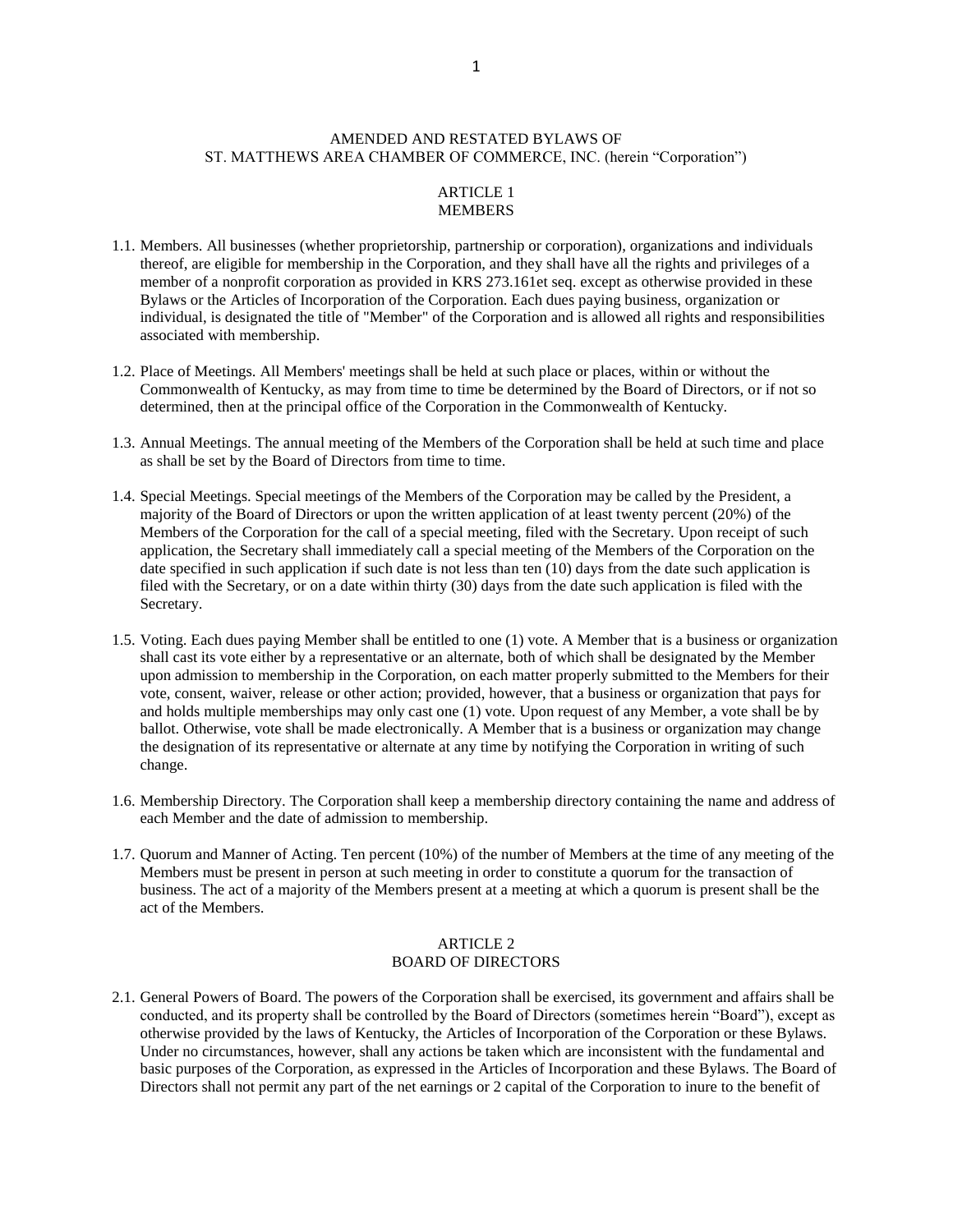any Member, director, officer, trustee or other private person or individual.

- 2.2. The number of Directors shall be Fifteen (15) which shall consist of the Immediate Past President, the President, Vice-President, the Treasurer and the Secretary of the Corporation, and ten (10) other Directors to be elected from the membership at large, all of whom shall be voting members of the Board of Directors.
- 2.3. Compensation and Expenses. A Director shall not be entitled to compensation, directly or indirectly, for the services as a Director unless the Board of Directors determines that such compensation or remuneration shall be paid. Directors may be reimbursed for their reasonable expenses incurred in the performance of their duties, if such reimbursement is authorized by a majority of them.
- 2.4. Election of Directors. All voting for Directors shall be conducted by electronic ballot. The slate of nominations for Directors shall be sent to the Members electronically and voting shall be open to Members for not less than ten (10) days. The results of such elections shall be announced at the annual meeting of the Members Only persons nominated and qualified as candidates shall be eligible for election as Directors, and persons receiving the greatest number of votes shall be the Directors. Any qualified Member or qualified representative of a Member of the organization is eligible to be nominated to the Board of Directors, provided there is no identifiable conflict of interest. When a conflict of interest is perceived to exist, the Board shall review such situation and render its decision. All nominees must have been Members of or the designated representative of a Member of St. Matthews Area Chamber of Commerce for at least one (1) year. Only one representative of a Member organization shall be permitted to serve on the Board at any one time.
- 2.5. Term of Office. In the event a Director shall earlier resign, be removed, die or be adjudged mentally incompetent, each elected Director shall hold office for a period of three consecutive years from and including the date of his or her election, or, if the election of Directors shall not be held at any annual meeting or any adjournment thereof, until a successor is elected and qualified. Provisions shall be made for the election of one third of the Directors each year. No Director other than an Officer may be elected to the Board for more than one term of three years without first sitting off of the Board for at least one year.
- 2.6. Resignations. Any Director may resign by giving written notice to the President or the Secretary of the Corporation. Such resignation shall take effect at the time specified therein. Unless otherwise specified therein, the acceptance of a resignation shall not be necessary to make it effective.
- 2.7. Attendance. Any Director missing more than three (3) regular meetings may be subject to removal, if the Board finds that good and sufficient reasons do not exist for such absences.
- 2.8. Vacancies. A vacancy in the Board of Directors may be filled by a majority vote of the Board of Directors.
- 2.9. Quorum and Manner of Acting. A majority of the number of Directors at the time of any meeting of the Board of Directors must be present at such meeting in order to constitute a quorum for the transaction of business. The act of a majority of the Directors present at a meeting at which a quorum is present shall be the act of the Board of Directors. In the absence of a quorum, a majority of those present may adjourn a meeting from time to time until a quorum is had. Notice of an adjourned meeting need not be given. Alternatively, the Board may act without a meeting so long as such action, whether by consent, resolution or otherwise, is memorialized in a writing signed by each and every Director. The Directors shall act only as a Board. Individual Directors shall have no power as such.
- 2.10. Telephonic Meeting of Directors. Any Director may participate in a meeting of Directors by means of communications equipment and meetings of the Directors may be held through any communications equipment if all persons participating can hear each other, and participation in a meeting pursuant to this section 2.10 shall constitute presence at such meeting.
- 2.11. Organization of Meetings. At each meeting of the Board of Directors, the President or, in the absence, the Vice President or a chairman chosen by a majority of the Directors present, shall act as chairman, and the Secretary of the Corporation or, if the Secretary not be present, any person whom the Chairman of the meeting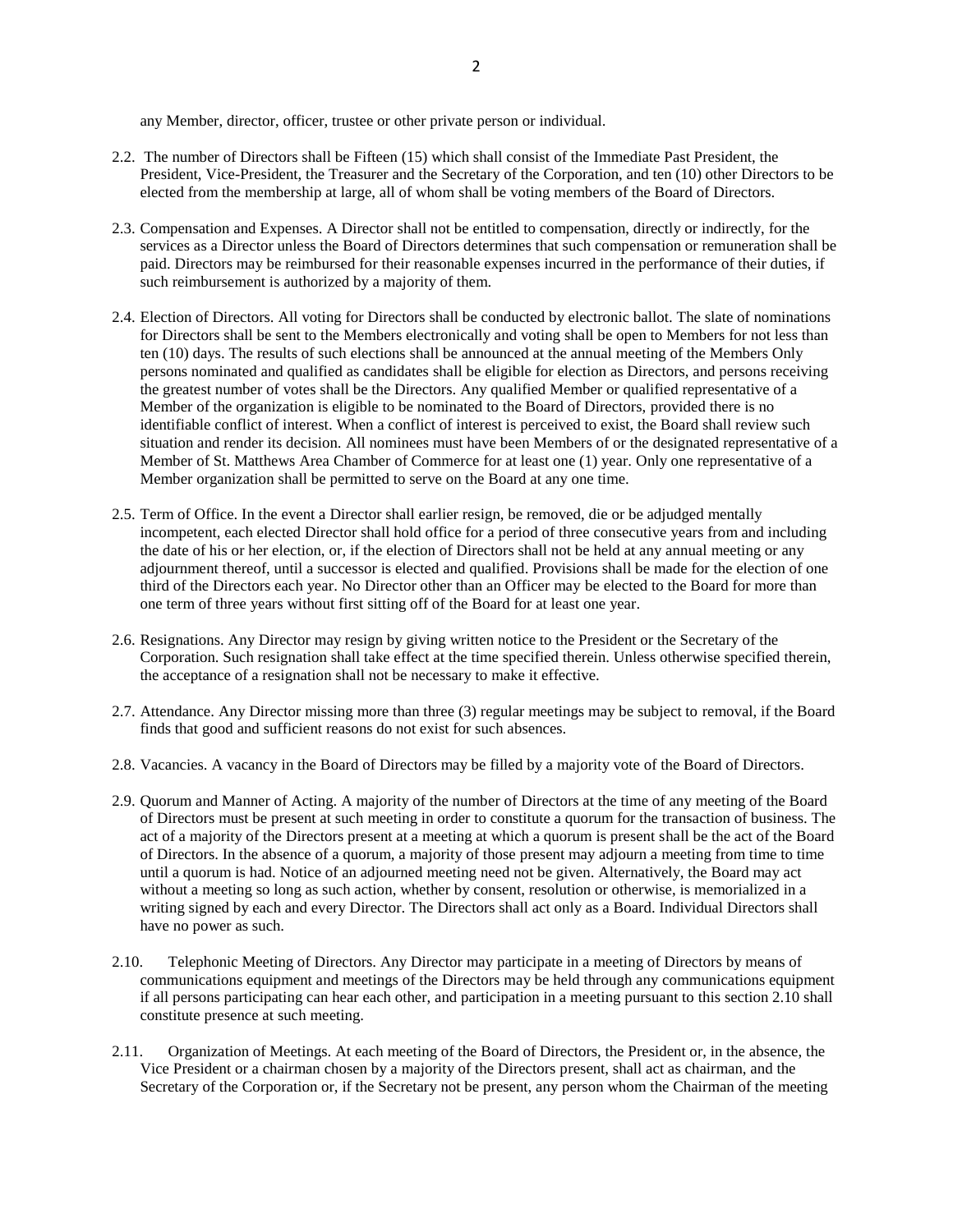shall appoint, shall act as secretary of the meeting.

- 2.12. Place of Meetings. The meetings of the Board shall be held at such place or places, within or without the Commonwealth of Kentucky, as may from time to time be fixed by the Board of Directors, or as shall be specified or fixed in the respective notices or waivers of notice thereof, or if no place is specified, at the principal office of the Corporation.
- 2.13. Annual Meeting. An annual meeting of the Board of Directors shall be held at the principal office of the Corporation, or at such other place as the Board of Directors shall determine, immediately following the annual Members' meeting or on such day and at such time following the annual Members' meeting as the Board of Directors shall designate.
- 2.14. Regular Meetings. Regular meetings of the Board of Directors shall be held monthly at such times and at such places as the Board of Directors may prescribe, without notice other than this Bylaw.
- 2.15. Special Meetings. Special meetings of the Board of Directors may be called by or at the request of the President, or by a majority of the Directors in office at that time.
- 2.16. Notice of Directors' Meeting. Written notice of the time and place of any annual or special Directors' meeting shall be delivered to each Director at least five (5) days before the meeting, which notice need not specify the purposes of the meeting, except as otherwise required by these Bylaws. Notice of adjournment of a meeting need not be given if the time and place to which it is adjourned are fixed and announced at such meeting.
- 2.17. Waiver. Whenever any notice is required to be given to any Director by law, by the Articles of Incorporation of the Corporation, or by these Bylaws, a waiver thereof in writing signed by the Director entitled to such notice, whether before or after the meeting to which the waiver pertains, shall be deemed equivalent thereto. Attendance by a Director at a meeting shall constitute a waiver of notice of such meeting, except where a Director attends a meeting for the express purpose of objecting to the transaction of business because the meeting is not lawfully called.

#### ARTICLE 3 **OFFICERS**

- 3.1. Number and Titles. The officers of the Corporation shall be the Immediate Past President, President, Vice-President, Treasurer, and Secretary. The Board of Directors shall meet to consider the nominations of the Officers (other than the Immediate Past President) for the ensuing year. Upon presentation of the nominations from the Nominating Committee, the Board of Directors shall by majority vote approve a slate of nominations for Officers. Any person may hold two or more offices and perform the duties thereof, except that no officer shall execute, acknowledge, or verify any instrument in more than one capacity if such instrument is required by law or by the Articles of Incorporation of the Corporation or by these Bylaws, to be executed, acknowledged, or verified by two or more officers. If one person is elected to the offices of Secretary and Treasurer, the position shall be known as the "Secretary-Treasurer," and all of the duties and authority assigned to, and all of the references made to, both the Secretary and Treasurer in these Bylaws shall apply to the Secretary-Treasurer.
- 3.2. Election, Terms of Office, Qualifications. All voting for Officers shall be conducted by electronic ballot. The slate of nominations for President, Vice-President, Secretary and Treasurer shall be sent to the Members electronically and voting shall be open to Members for not less than ten (10) days. The results of such elections shall be announced at the annual meeting of the Members. Each Officer shall hold office for a period of two consecutive years from and including the date of his or her election.
- 3.3. Advisors, Agents. The Board of Directors may, from time to time, appoint, as advisors, persons whose advice, assistance and support may be deemed helpful in determining policies and formulating programs for carrying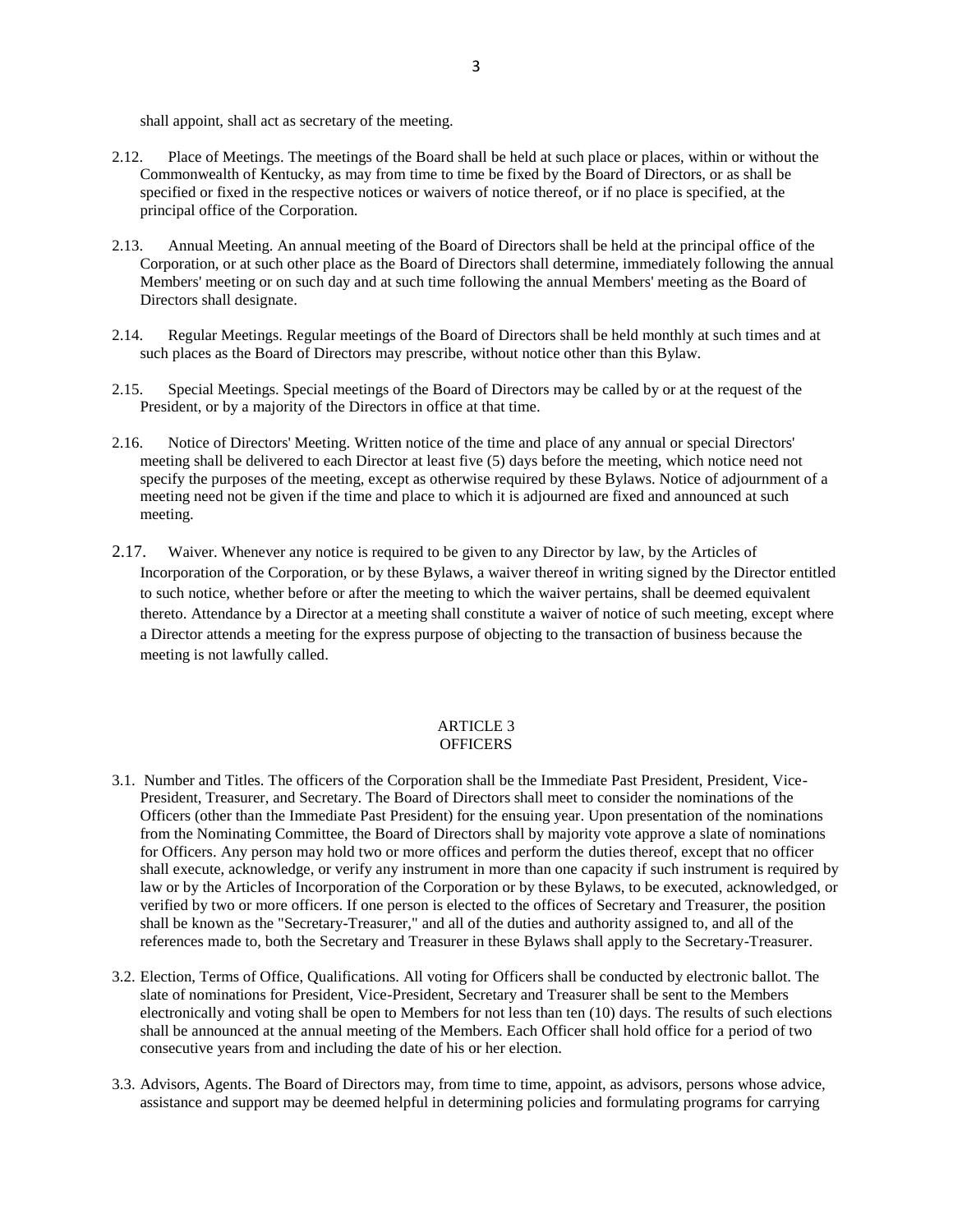out the purposes and functions of the Corporation. The Board of Directors may appoint from time to time such agents as it may deem necessary or desirable, each of whom shall hold office at the pleasure of the Board, and shall have such authority and perform such duties and shall receive such reasonable compensation, if any, as the Board of Directors may from time to time determine.

- 3.4. Removal. Any Officer or agent may be removed, either with or without cause, at any time, by the Board of Directors at any meeting, the notices (or waivers of notices) of which shall have specified that such removal action was to be considered.
- 3.5. Resignations. Any Officer or agent may resign at any time by giving written notice to the Board of Directors, the President or the Secretary. Any such resignation shall take effect at the time specified therein. Unless otherwise specified therein, the acceptance of such resignation shall not be necessary to make it effective.
- 3.6. Vacancies. A vacancy in any office because of death, resignation, removal, disqualification or otherwise, shall be filled by a majority vote of the Directors.
- 3.7. Powers, Authority and Duties of Officers. Officers of the Corporation shall have the powers and authority conferred and the duties prescribed by law, in addition to those specified or provided for in the other sections of this Article III.
- 3.8. The Immediate Past President. The function of the Immediate Past President shall be to provide advice and information regarding the actions of the prior Board of Directors in order to assist the current Board of Directors in conducting the affairs of the Corporation with minimal interruption and provide for a smooth transition of the Board of Directors. The Immediate Past President shall perform such other duties as may be assigned to him by the Board of Directors or the President.
- 3.9 The President. The President shall preside at all meetings of the Members and of the Directors when present. The President shall have and exercise general supervision and management over the conduct of the Corporation's affairs and over its other officers, subject, however, to the control of the Board of Directors. The President shall see that all orders and resolutions of the Board of Directors are carried into effect and shall from time to time report to the Board of Directors on all matters within his or her knowledge that the interest of the Corporation may require to be brought to the notice of the Board. Subject to the control of the Board of Directors, the President shall employ, direct, fix the compensation of, discipline and discharge its personnel; employ agents, professional advisers and consultants; and perform all functions of a general manager of the Corporation's activities. The President may sign, execute and deliver in the name of the Corporation all deeds, mortgages, bonds, contracts and other instruments either when specially authorized by the Board of Directors or when required or deemed necessary or advisable by the President in the ordinary conduct of the Corporation's normal activities, except in cases where the signing and execution thereof shall be expressly delegated by these Bylaws or by the Board to some other officer or agent of the Corporation, or shall be required by law or otherwise to be signed or executed by some other officer or agent. The President may cause the seal of the Corporation to be affixed to any instrument. The President shall, in general, perform all duties incident to the office of the President and such other duties as from time to time may be assigned by the Board of Directors.
- 3.10.Vice President. A Vice President shall perform such duties as may be assigned by the Board of Directors or the President. In the absence or disability of the President, a Vice President may perform such duties of the President as the President or the Board of Directors may designate.
- 3.11.The Treasurer. The Treasurer shall:
	- A. Have charge and custody of, and be responsible for, all funds, securities, notes, contracts, deeds, documents and all other indicia of title of property and valuable effects of the Corporation; receive and give receipts for moneys payable to or moneys contributed to the Corporation from any sources whatsoever; deposit all moneys in the name of the Corporation in such banks, trust companies or other depositories as shall be selected by or pursuant to the directions of the Board of Directors; cause such funds to be disbursed by checks or drafts on the authorized depositories of the Corporation; signed as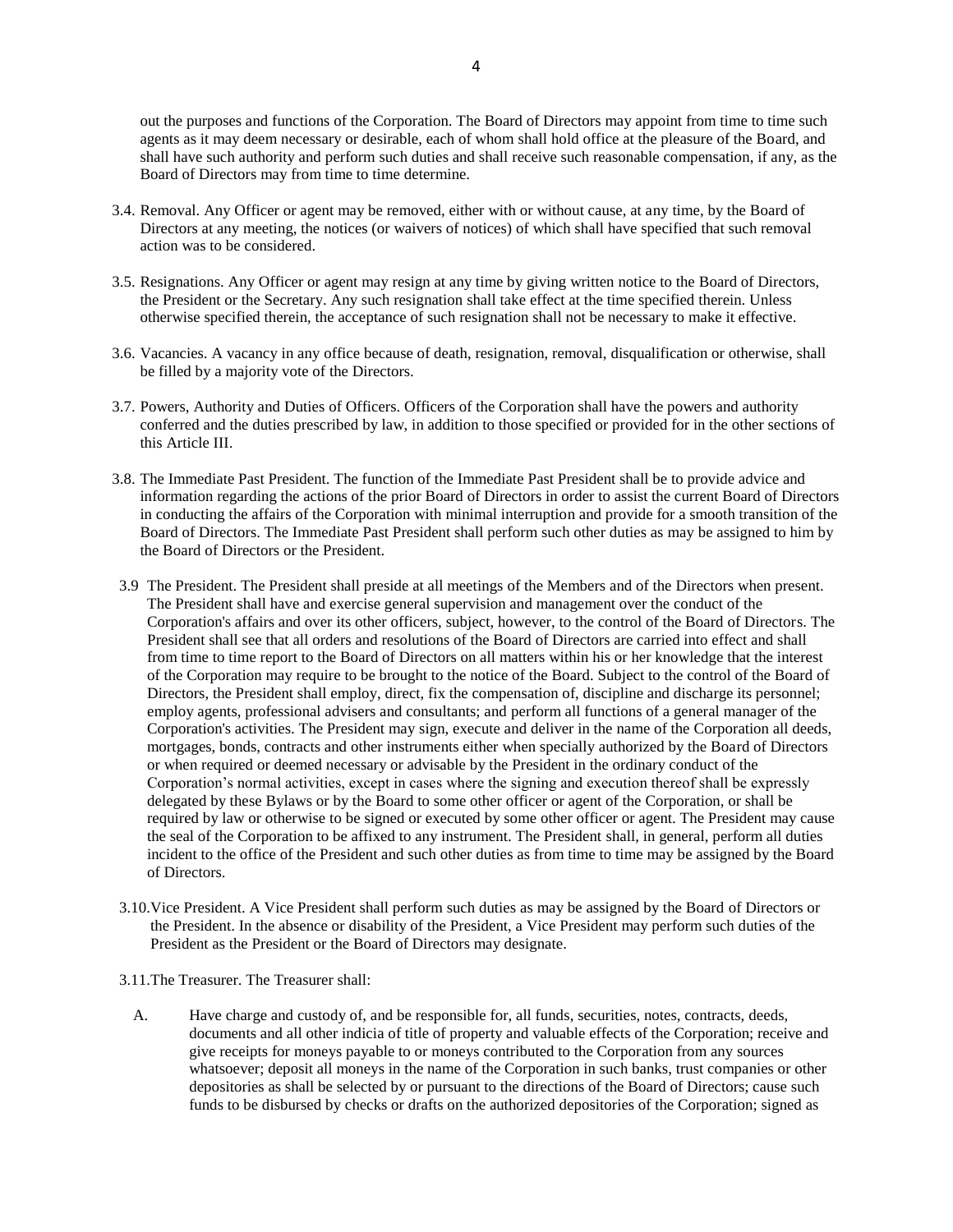provided for in Article 7 of these Bylaws; and be responsible for the accuracy of the amounts of, and cause to be preserved proper vouchers for, all moneys disbursed;

- B. Keep or cause to be kept, at the principal office or such other office or offices of the Corporation as the Board of Directors shall from time to time designate, correct records of the moneys, business and transactions of the Corporation, and exhibit those records to any such Director of the Corporation;
- C. Render to the Board of Directors, the Executive Director or the President whenever requested an account of the financial condition of the Corporation and of all transactions as Treasurer, and make and submit to the Board of Directors financial statements for each month or at such other intervals as the Board of Directors shall direct.
- 3.12. The Secretary. The Secretary shall:
- A. Attend and keep the minutes of all meetings of the Members and of the Board of Directors in one or more books provided for that purpose; however, in the event that the Secretary is unable to attend any such meeting, the Secretary shall delegate the keeping of all minutes of same;
- B. Review and approve the minutes of all meetings and present same for approval at meetings of the Board of Directors;
- C. See that all notices are duly given in accordance with these Bylaws or as required by law;
- D. Be custodian of the corporate records, including but not limited to the minutes of all meetings of the Members and the Board of Directors, and of the seal of the Corporation, if any, and see that the seal is affixed to all documents to which the seal is required to be affixed;
- E. In general, perform all duties incident to the office of Secretary and such other duties as from time to time may be assigned by the Board of Directors or by the President.

# ARTICLE 4

# EXECUTIVE DIRECTOR

- 4.1. Designation By Board. The Board of Directors may designate an Executive Director to be the chief administrator of the Corporation and, subject to the authority of the Board of Directors and President, to have general management and supervision over the activities and the operations of the Corporation. The Executive Director shall not be an Officer or Director of the Corporation.
- 4.2. Compensation of Executive Director. The compensation of the Executive Director shall be fixed by the Board of Directors annually at the annual meeting of the Directors.

### ARTICLE 5 COMMITTEES AND BOARDS

- 5.1. Committees. By resolution adopted by a majority of the Directors in office, the Board of Directors may designate from among its members one or more executive or other committees each of which shall consist of one or more Directors, which committee(s), to the extent provided in such resolution, shall have and exercise the authority of the Board of Directors in the management of the affairs of the Corporation, except as provided in KRS 273.221.
- 5.2. Executive Committee: There shall be an Executive Committee that shall consist of the Officers of the corporation and to the extent provided in any resolution, adopted by the Board of Directors pursuant to Article 5.1, shall have and exercise the authority of the Board of Directors in the management of the affairs of the Corporation, except as provided in KRS 273.221.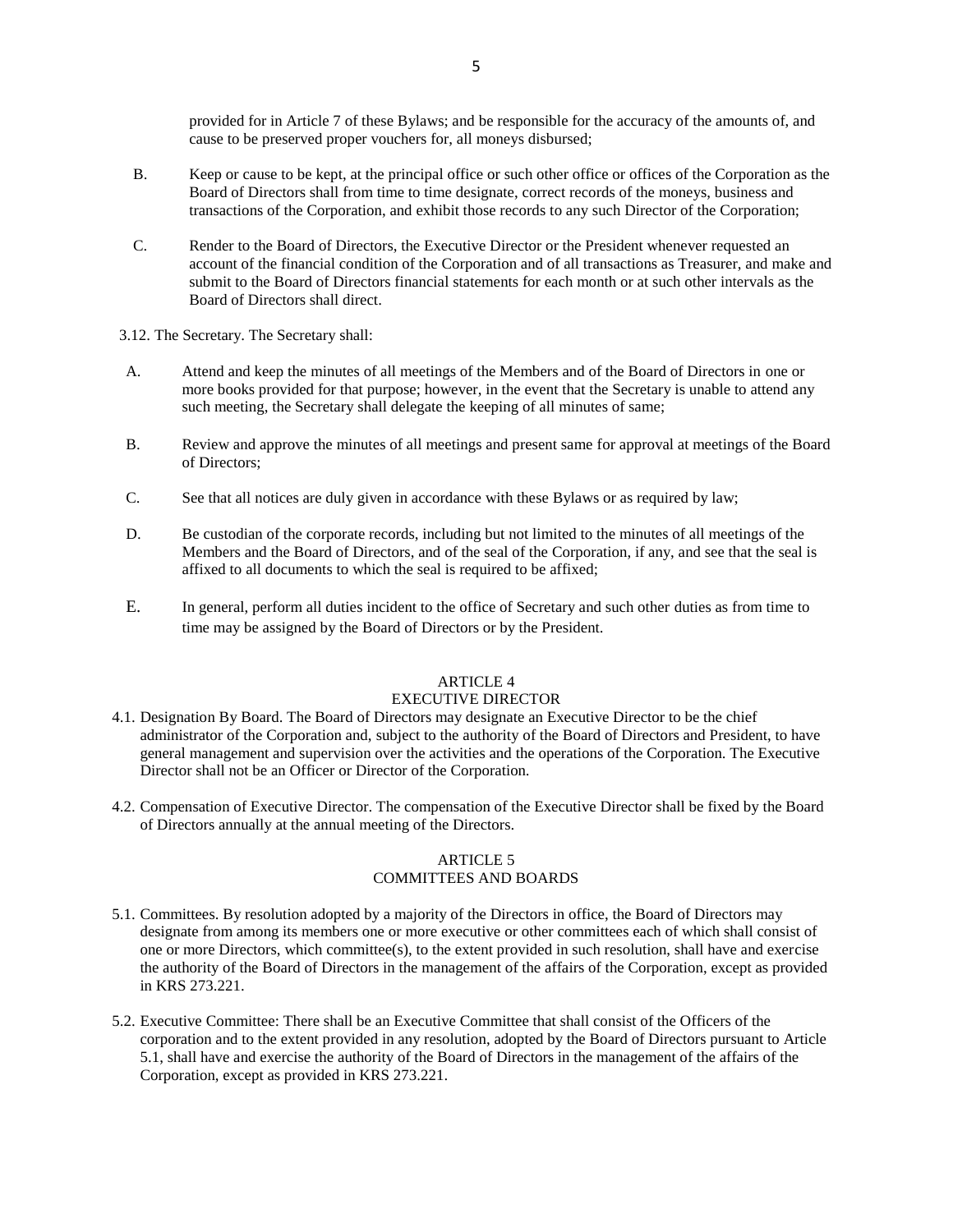- 5.3. Authority. Each member of a committee shall serve at the pleasure of the Board of Directors and shall be subject to the control and direction of the Directors.
- 5.4. Quorum. Unless otherwise provided in the resolution of the Board of Directors designating a committee, a majority of the whole committee shall constitute a quorum; and the act of a majority of the committee members present shall be the act of a committee.
- 5.5. Nominating Committee. The nominating committee shall be appointed by the President and consist of two (2) Directors and one (1) non Board member, none of which are running for an office. Each must be a Member in good standing. The nominating committee shall present a slate of Officers for each of the offices of President, Vice President, Secretary and Treasurer. The nominating committee shall also present a list of candidates, as elicited from the membership, for election to the Board of Directors. The consent of each nominee must be secured by such committee before the submission of their names. The committee shall make its report to the President, and a list of the nominees shall be delivered electronically to each Member or the designated representative of each Member. Additional nominations may be made in writing by a Member in good standing if received by the Secretary before the slate of candidates is accepted by the Board of Directors. All voting for Officers and Directors shall be conducted in accordance with the provisions of Sections 2.4 and 3.2, respectively.
- 5.6. Advisory and Other Boards. The Board of Directors may provide for such other advisory groups, boards of governors, etc., consisting in whole or in part of persons who are not Directors of the Corporation as it deems necessary or desirable, and discontinue any such board at its pleasure. To the extent possible, the members of such boards should consist of individuals whose integrity, capability, experience, knowledge of the communities and institutions served by the Corporation, and community standing will help the Board of Directors carry out its functions.

### ARTICLE 6 DISTRIBUTIONS AND DISBURSEMENTS

- 6.1 Distributions and Disbursements. The Board of Directors not less frequently than annually, shall (a) determine all distributions to be made from net income and principal of the Corporation (including funds held by trustees, custodians or agents of the Corporation) pursuant to provisions of the Articles of Incorporation, these Bylaws and the donors' directions if and to the extent applicable as provided herein; (b) make, or authorize and direct the respective trustees, custodians or agents having custody of funds of the Corporation to make, payments to organizations or persons to whom payments are to be made, in such amounts and at such times and with such accompanying restrictions, if any, as it deems necessary to assure use for the tax-exempt purposes and in the manner intended; and (c) determine all disbursements to be made for administrative expenses incurred by the Corporation and direct the respective trustees, custodians or agents having custody of funds of the Corporation as to payments thereof and funds to be charged.
- 6.2 Vote Required For Determinations. All such determinations shall be made by the affirmative vote of a majority of Directors present at a meeting duly called at which a quorum is present, unless otherwise expressly provided in these Bylaws or by direction of the donor as a condition of the gift.
- 6.3 Distribution of Capital. Determinations may be made to distribute capital from funds given without directions as to principal or income, as well as pursuant to directions expressly permitting use of principal; but the Board of Directors shall inform the trustee, custodian or agent having custody of funds of the Corporation as far in advance as the Board of Directors deems practicable so as to permit the trustee, custodian or agent to adjust its investment policies accordingly, and may, upon advice from the trustee, custodian or agent as to how the desired distribution and any necessary liquidation of investment can be accomplished most economically, adjust its directions for distributions so far as it deems practicable accordingly.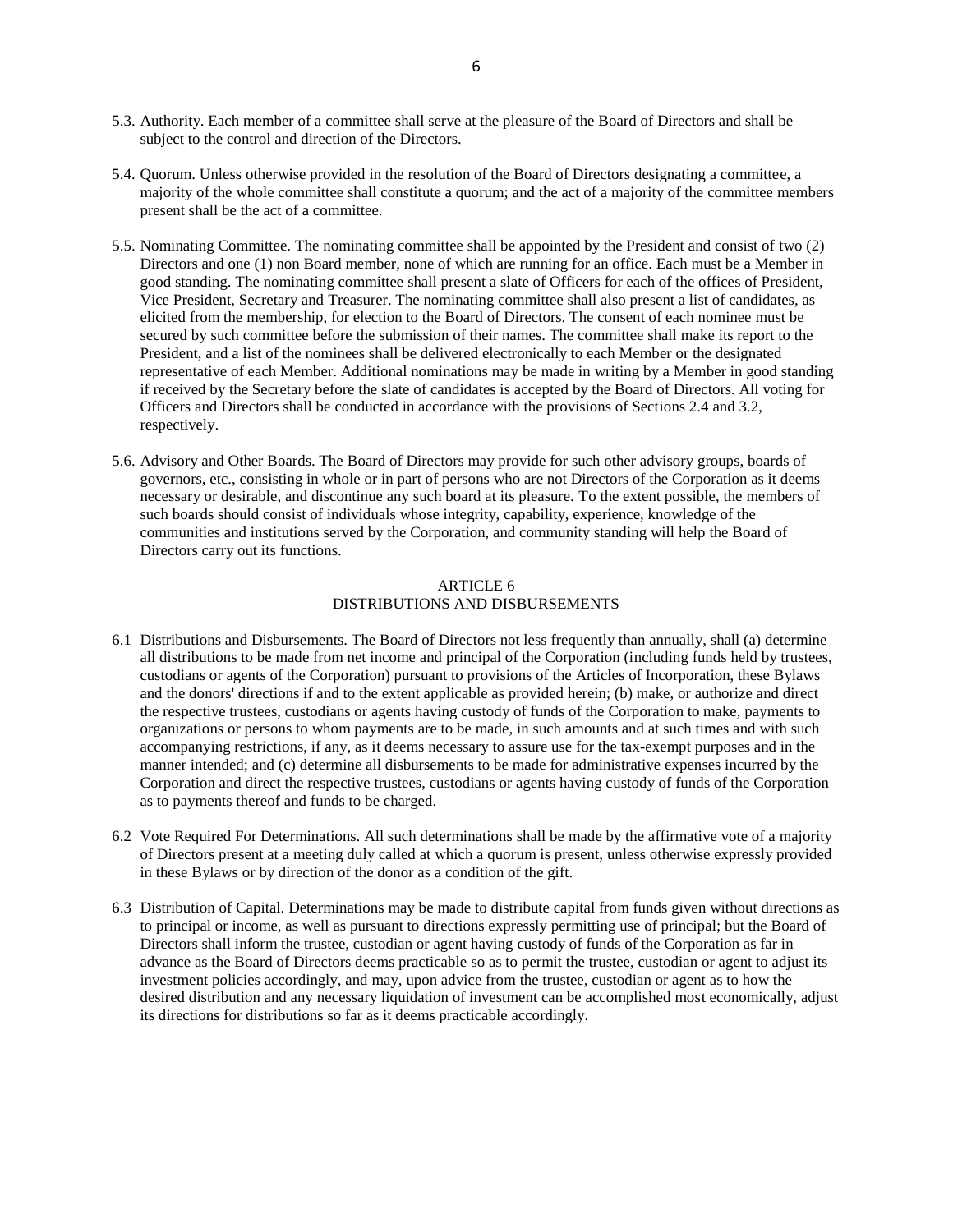6.4 Determination of Effective Agencies and Means for Carrying Out the tax-exempt purposes of the Corporation. The Board of Directors shall gather and analyze facts and conduct such investigation and research as from time to time may be necessary or desirable in order to determine the most effective agencies and means for carrying out the tax-exempt purposes and functions of the Corporation. Disbursements for other proper administrative expenses incurred by the Board of Directors, including salaries for such professional and other assistance as it from time to time deems necessary or desirable, shall be directed to be paid so far as possible, first from any funds designated for such purposes, and any balance out of income of the funds of the Corporation or such of its principal as is not specifically restricted against such use.

#### ARTICLE 7 CONTRACTS, CHECKS, DEPOSITS AND FUNDS

- 7.1 Contracts. The Board of Directors may authorize any Officer or Officers, Executive Director, agent or agents of the Corporation, in addition to the officers so authorized by these Bylaws, to enter into any contract to engage in the exchange of services and/or execute and deliver any instrument in the name and on behalf of the Corporation. Such authority must be in writing and may be general or confined to specific instances.
- 7.2 Checks, Drafts, Notes, Etc. All checks, drafts and other orders for the payment of money, notes or other evidences of indebtedness issued in the name of the Corporation shall be signed by two of the following: President, Treasurer, and/or Executive Director if the amount exceeds \$1500.00. In the event that any of these persons are legally or physically prohibited from signing, the President shall appoint an Executive Committee Member to fulfill this duty.
- 7.3 Deposits. All funds of the Corporation shall be deposited from time to time to the credit of the Corporation in such banks, trust companies or other depositories as the Board of Directors may select.
- 7.4 Gifts. The Board of Directors may accept on behalf of the Corporation any contribution, gift, bequest or devise for the general purposes or for any special purpose of the Corporation.

### ARTICLE 8 STANDARD OF CARE

8.1 Standard of Care. A Director shall perform duties as a Director including duties as a member of any committee of the Directors, upon which the Director may serve, in good faith, on an informed basis, in a manner that he or she honestly believe to be in the best interests of the Corporation and otherwise consistent with KRS 273.215 *et seq.* If the Kentucky Nonprofit Corporation Act hereafter is amended to authorize the further elimination or limitation of the liability of Directors, then the liability of the Directors of the Corporation, in addition to the limitation on personal liability provided herein, shall be limited to the fullest extent permitted by the Amended Kentucky Nonprofit Corporation Acts. Any repeal or modification of this paragraph by the Members of the Corporation shall be prospective only, and shall not adversely affect any limitation on the personal liability of a Director of the Corporation existing at the time of such repeal or modification.

# ARTICLE 9 INDEMNIFICATION AND INSURANCE

- 9.1 Where Director or Officer Prevails. To the extent that a Director or Officer is successful on the merits or otherwise in defense of any action, suit or proceeding referred to in Section 9.2 hereafter, or in defense of any claim, issue or matter therein, a Director or Officer shall be indemnified against expenses, including attorneys' fees, actually and reasonably incurred by the Director or Officer connection therewith.
- 9.2 Where Director or Officer Does not Prevail. The Corporation shall indemnify any person who was or is a party or is threatened to be made a party to any threatened, pending or completed action or suit by reason of being a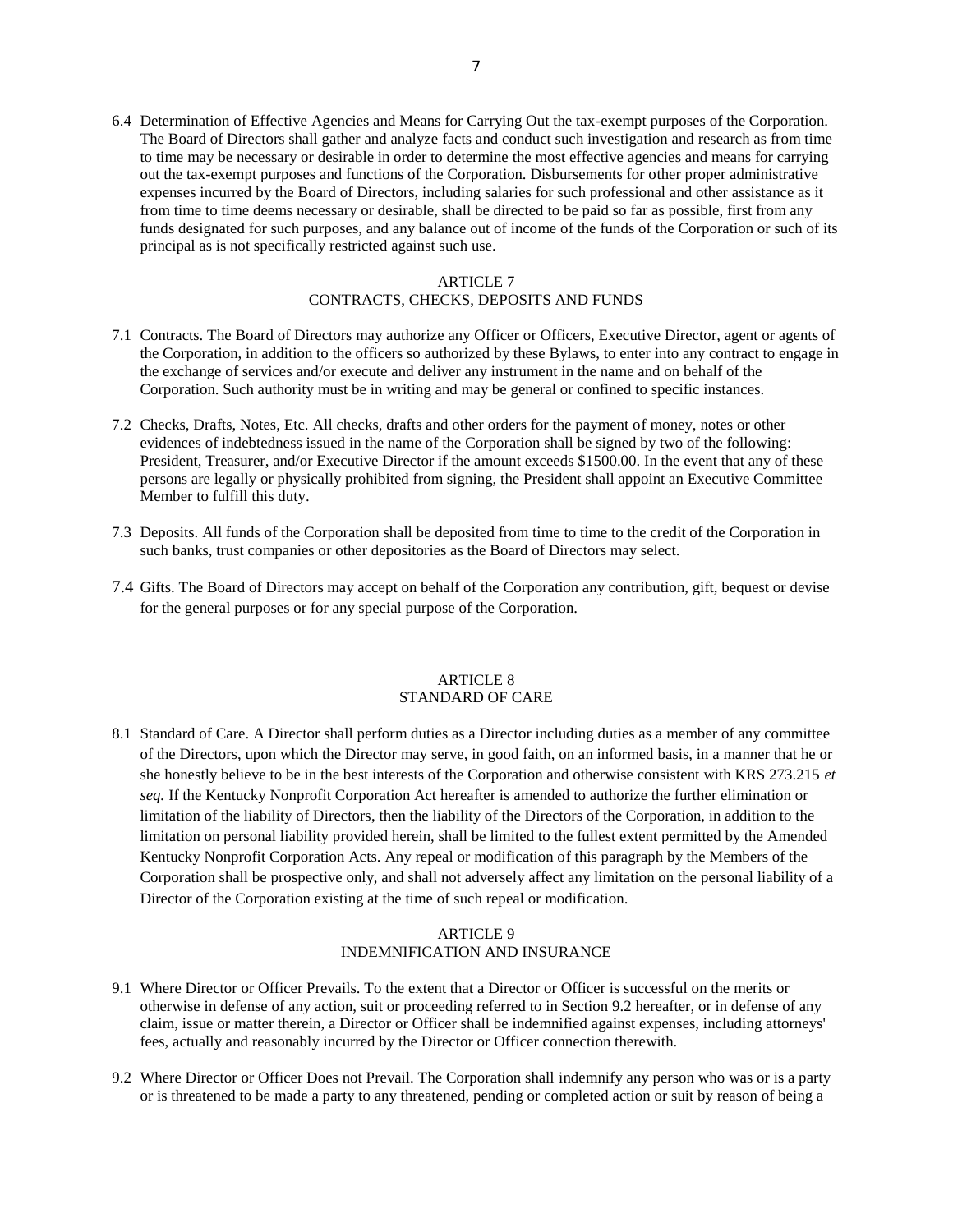Director or Officer of the Corporation, or is or was serving at the request of the Corporation as a trustee, director or officer of another corporation, domestic or foreign, nonprofit or for profit, partnership, joint venture, trust or other enterprise, against expenses, including attorneys' fees, actually and reasonably incurred by the Director or Officer in connection with the defense or settlement of such action or suit except that:

- A. No indemnification shall be made if it is determined (as provided in Section 9.4 hereafter) that the Director or Officer did not act in good faith and in a manner they reasonably believed to be in or not opposed to the best interests of the Corporation, and with respect to any criminal action or proceeding if, the Director of Officer had reasonable cause to believe their conduct was unlawful; and
- B. No indemnification shall be made in respect of any claim, issue or matter as to which such person shall have been adjudged to be liable for negligence or misconduct in the performance of his or her duty to the Corporation by a court of competent jurisdiction.
- 9.3 No Presumption. The termination of any action, suit or proceeding by judgment, order, settlement, conviction or upon a plea of *nolo contendere* or its equivalent, shall not, of itself, create a presumption that the person did not act in good faith and in a manner which he or she reasonably believed to be in or not opposed to the best interest of the Corporation, and with respect to any criminal action or proceeding, had reasonable cause to believe that his or her conduct was unlawful.
- 9.4 Determination. The determination of whether a Director or Officer has met the applicable standard of conduct under Section 9.2.A of this Article 9 shall be made by:
	- A. A majority vote of a quorum consisting of Directors of the Corporation who were not and are not parties to or threatened with any such action, suit or proceeding; or
	- B. If such a quorum is not obtainable, or if a majority of a quorum of disinterested Directors so directs, in a written opinion by independent legal counsel other than an attorney, or a firm having associated with it an attorney, who has been retained by or who has performed services for the Corporation or any person to be indemnified within the past five (5) years; or
	- C. By the Members; or
	- D. By the court in which such action, suit or proceeding was brought.
- 9.5 Defense Costs May be Advanced. Expenses, including attorneys' fees, incurred in defending any action, suit or proceeding referred to in Section 9.1 or 9.2, may be paid by the Corporation in advance of the final disposition of such action, suit or proceeding as authorized by the Directors in the specific case upon receipt of an undertaking by or on behalf of the Director or Officer to repay such amount unless it shall ultimately be determined that Director or Officer is entitled to be indemnified by the Corporation as authorized by this Article.
- 9.6 Indemnification Not Exclusive. The indemnification provided by this Article shall not be deemed exclusive of any other rights to which those seeking indemnification may be entitled under the Articles of Incorporation or the Bylaws or any agreement, vote of Members or disinterested Directors, or otherwise, both as to action in his or her official capacity and as to action in another capacity while holding such office, and shall continue as to a person who has ceased to be a trustee or officer, and shall inure to the benefit of the heirs, executors and administrators of such a person.
- 9.7 Insurance. The Corporation may purchase and maintain insurance on behalf of any person who is or was a trustee, officer, employee, director or agent of the Corporation, or is or was serving at the request of the Corporation as a director, officer, employee, trustee or agent of another corporation, domestic or foreign, nonprofit or for profit, partnership, joint venture, trust or other enterprise, whether or not the Corporation would have the power to indemnify such person.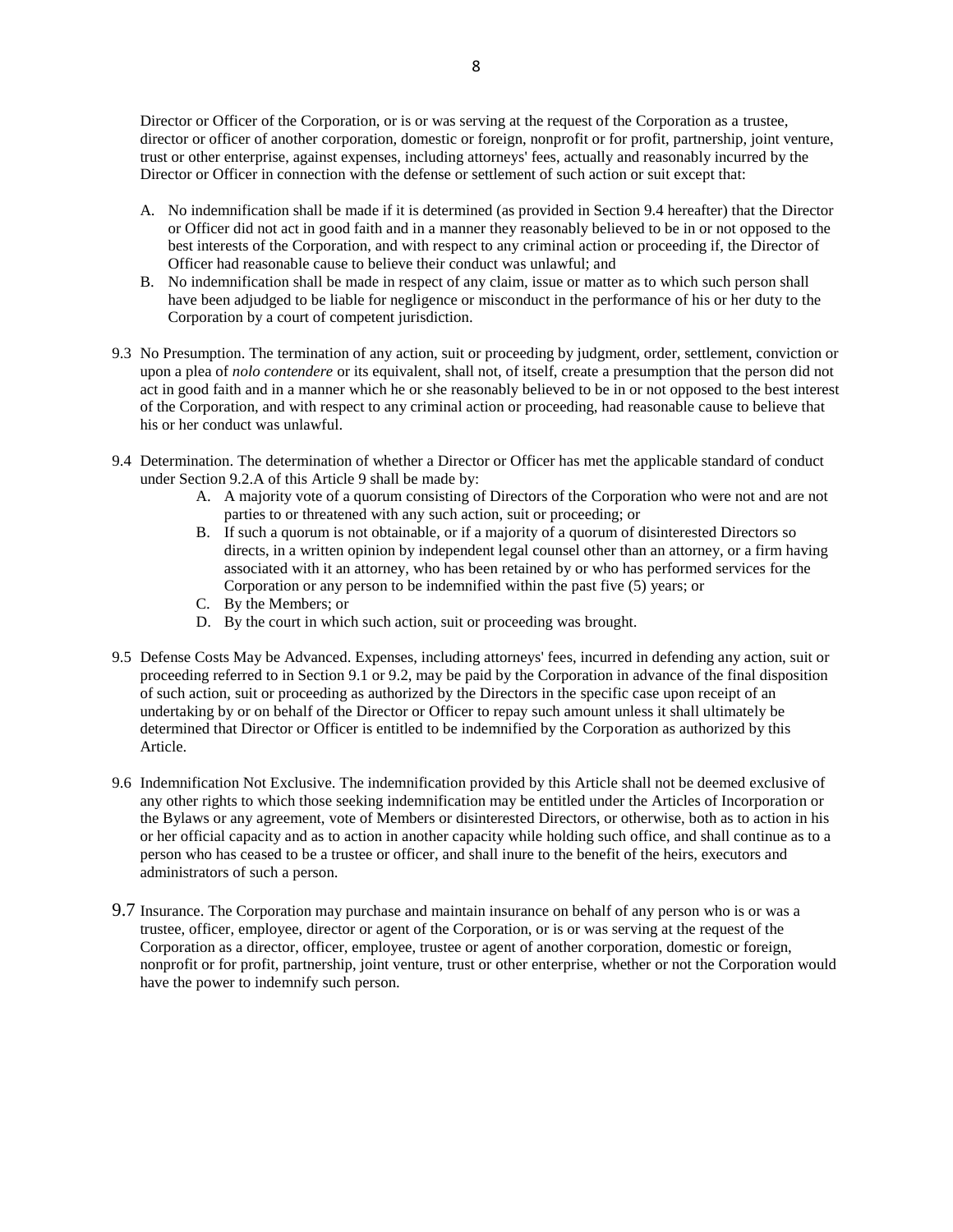#### ARTICLE 10 MISCELLANEOUS

- 10.1 Books and Records. The Corporation shall keep correct and complete books and records of account and shall also keep minutes of the proceedings of its Board of Directors and committees having any of the authority of the Board of Directors.
- 10.2 Corporate Seal. The Board of Directors may provide and alter a corporate seal which shall be in the form of a circle and shall bear the full name of the Corporation and the word "Seal," but the failure to adopt or to affix the corporate seal shall not affect the validity of any instrument.
- 10.3 Taxable Year. The Board of Directors is authorized to fix the taxable year of the Corporation and to change the same from time to time as it deems appropriate.
- 10.4 Internal Revenue Code. All references in these bylaws to sections of the Internal Revenue Code shall be considered references to the Internal Revenue Code of 1986, as from time to time amended, to the corresponding provisions of any applicable future United States Internal Revenue law, and to all regulations issued under such sections and provisions.
- 10.5 Relation to Articles of Incorporation. These Bylaws are subject to, and governed by, the Articles of Incorporation.
- 10.6 Nondiscrimination Provision. The members, officers, directors, committee members, employees and persons served by the organization shall be selected entirely on a nondiscriminatory basis with respect to age, ancestry, disability, ethnicity, familial status, gender, gender identification, limited English proficiency, national origin, political beliefs or affiliation, race, religion, sexual orientation, veterans' status and all other categories providing nondiscriminatory treatment by law, statute or ordinance.

# ARTICLE 11

# AMENDMENTS

These Bylaws may be amended or added to, or repealed and superseded by new Bylaws, at any annual or special meeting of Members with a minimum of ten (10) days notice of which the intention to consider such amendment, addition or repeal is stated, by the affirmative vote of a majority of the Members present, if a quorum is present.

#### ARTICLE 12 **DUES**

Dues shall be payable on an annual basis due sixty (60) days prior to the start of the fiscal year. (For example, if an organization joined the Association in July of a certain year, annual dues will be prorated to the end of the membership year). The Board may, in its discretion, change the amount of annual membership dues payable by vote of a majority of the number of Directors present at any meeting at which a quorum is present; provided, however, that such change shall not be effective until January 1 following the date of such Board action.

## ARTICLE 13 TAX-EXEMPT STATUS

The affairs of the Corporation at all times shall be conducted in such a manner as to assure status as a tax-exempt organization as defined in Section  $501(c)(6)$  of the Internal Revenue Code, as so in other ways to qualify for exemption from tax pursuant to Section 501(a) of the Internal Revenue Code. 10